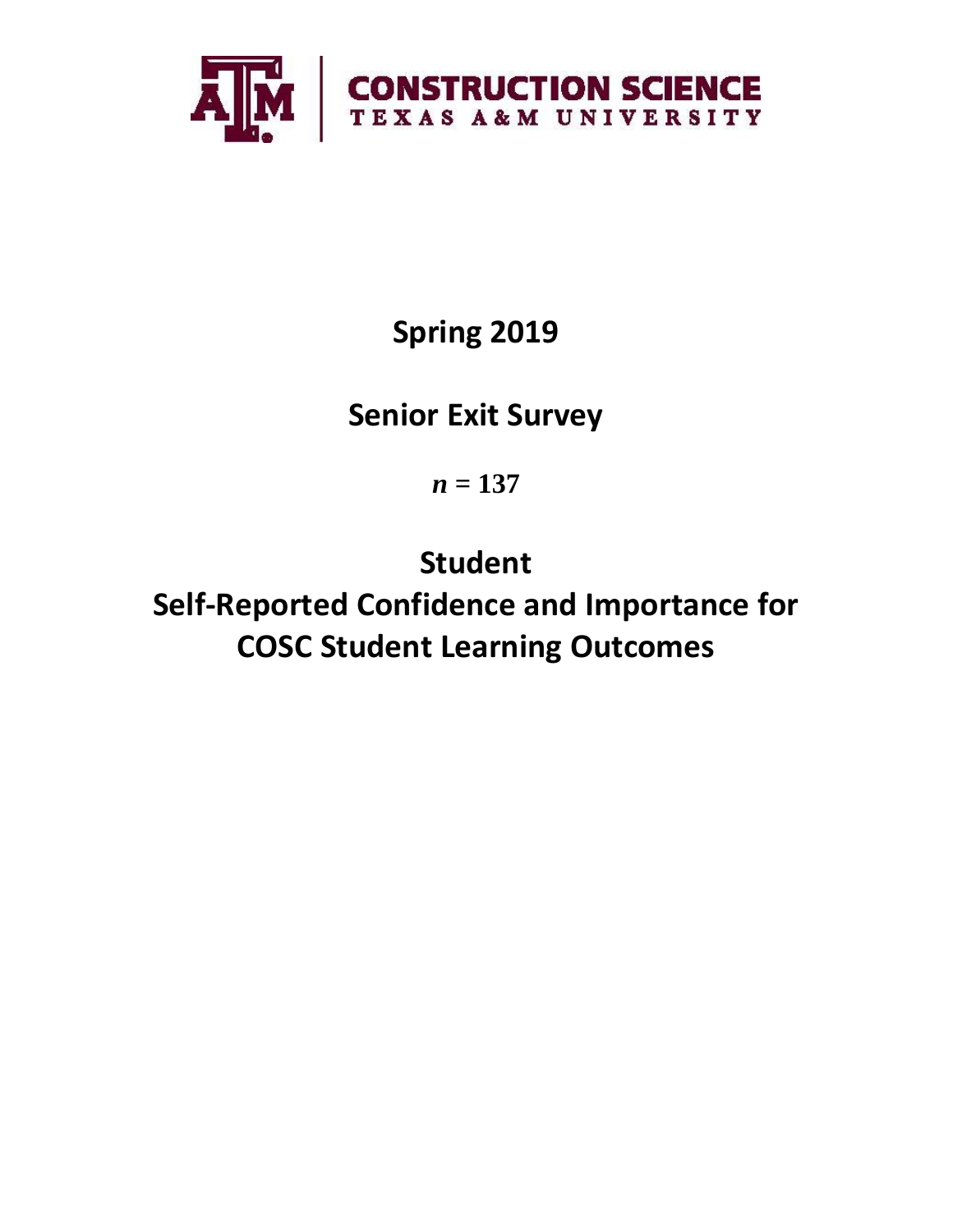### **Student Learning Outcomes**

• Students' confidence in their ability to apply the Student Learning Outcomes (SLOs) **(Table 1)**

*(Frequency counts for individual SLOs may be found in Table 3)*

- o Students indicated they were **"Very Confident"** in their ability to analyze professional decisions based upon ethical principles
- o Students' indicated they were **"Confident"** in their ability to apply the remaining 19 SLOs
	- Top three SLOs students indicated they were **"Confident"** applying
		- 1. *"Create written communications appropriate to the construction discipline"*
		- 2. *"Apply construction management skills as a member of a multidisciplinary team"*
		- 3. *"Create oral communications appropriate to the construction industry"*
- Students' perception of the importance of the Student Learning Outcomes (SLOs) in their future careers **(Table 2)**

*(Frequency counts for individual SLOs may be found in Table 4)*

- o **13 of the 20** SLOs students indicated would be **"Very Important"** in their future careers
	- The top three SLOs student perceived as **"Very Important"**
		- 1. *"Create oral communications appropriate to the construction Industry"*
		- 2. *"Create written communications appropriate to the construction discipline"*
		- 3. *"Analyze construction documents for planning and management of construction processes"*
- o The remaining 7 SLOs were perceived as being only **"Important"** to students' future careers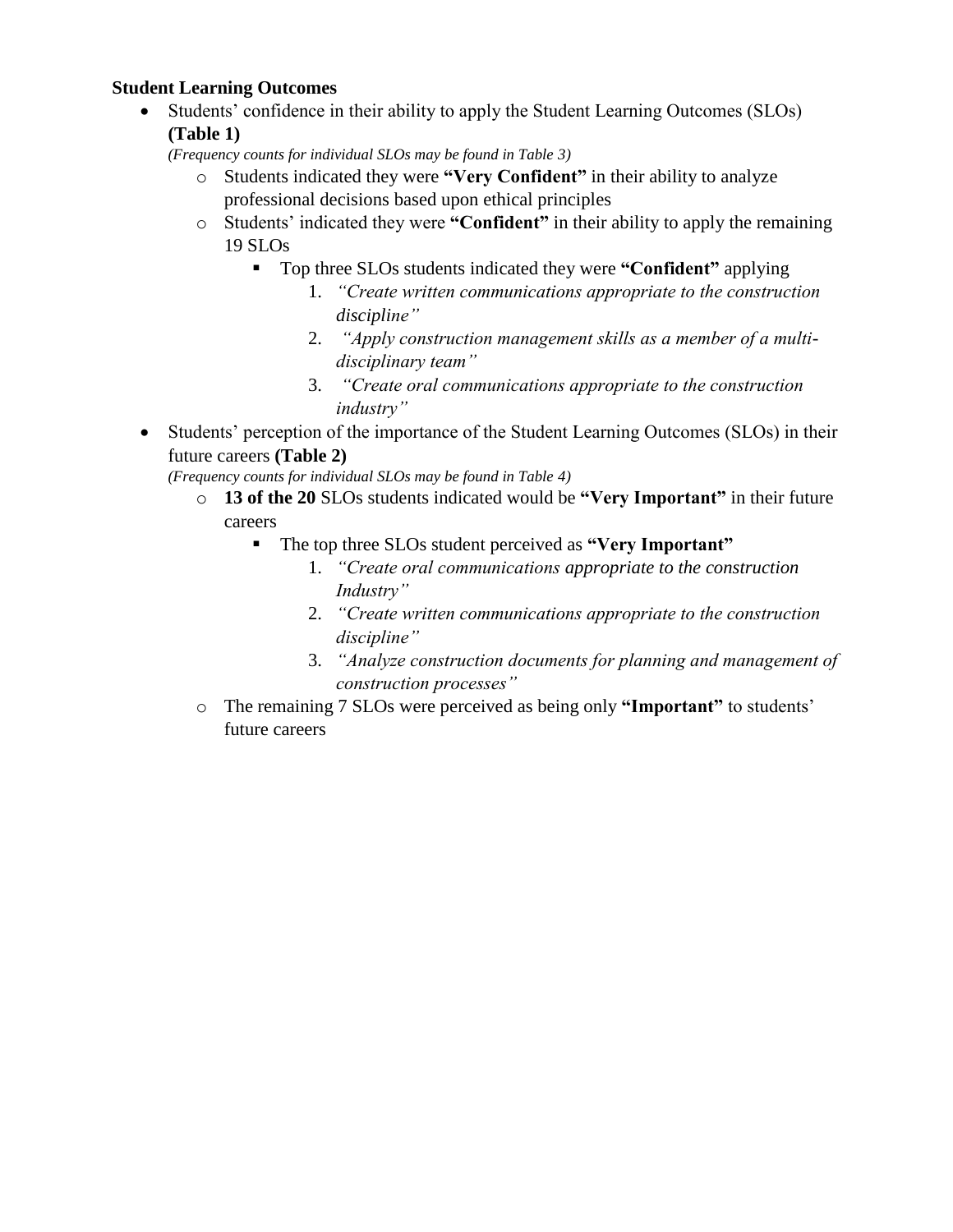# **Table 1. Spring 2019: Mean Score of Students' Response to the Question: "As a result of your COSC degree program, how confident do you feel in your ability to:"**

| <b>SLO</b><br># | <b>Student Learning Outcome</b>                                                                                                                                                                                                                       | $\boldsymbol{n}$ | $\mathbf M$ | SD    | <b>Confidence</b> |  |  |  |
|-----------------|-------------------------------------------------------------------------------------------------------------------------------------------------------------------------------------------------------------------------------------------------------|------------------|-------------|-------|-------------------|--|--|--|
| 6.              | Analyze professional decisions based upon ethical<br>principles                                                                                                                                                                                       | 135              | 3.54        | 0.620 | Very<br>Confident |  |  |  |
| 1.              | Create written communications appropriate to the<br>construction discipline                                                                                                                                                                           | 135              | 3.38        | 0.571 | Confident         |  |  |  |
| 9.              | Apply construction management skills as a member of a<br>multi-disciplinary team                                                                                                                                                                      | 135              | 3.37        | 0.620 | Confident         |  |  |  |
| 2.              | Create oral communications appropriate to the<br>construction industry                                                                                                                                                                                | 135              | 3.39        | 0.574 | Confident         |  |  |  |
| 7.              | Analyze construction documents for planning and<br>management of construction processes                                                                                                                                                               | 134              | 3.25        | 0.679 | Confident         |  |  |  |
| 16.             | Understand construction project control processes                                                                                                                                                                                                     | 135              | 3.14        | 0.693 | Confident         |  |  |  |
| 8.              | Analyze methods, materials, and equipment used to<br>construct projects                                                                                                                                                                               | 135              | 3.14        | 0.745 | Confident         |  |  |  |
| 15.             | Understand construction quality assurance and control                                                                                                                                                                                                 | 135              | 3.13        | 0.721 | Confident         |  |  |  |
| 10.             | Apply electronic-based technology to manage the<br>construction process                                                                                                                                                                               | 135              | 3.06        | 0.817 | Confident         |  |  |  |
| 12.             | Understand different methods of project delivery and the<br>roles and responsibilities of all constituencies involved<br>in the design and construction process                                                                                       | 135              | 3.04        | 0.668 | Confident         |  |  |  |
| 13.             | Understand construction risk management                                                                                                                                                                                                               | 135              | 3.03        | 0.701 | Confident         |  |  |  |
| 14.             | Understand construction accounting and cost control                                                                                                                                                                                                   | 135              | 2.98        | 0.748 | Confident         |  |  |  |
| 17.             | Understand the legal implications of contract, common,<br>and regulatory law to manage a construction project                                                                                                                                         | 135              | 2.87        | 0.827 | Confident         |  |  |  |
| 20.             | Understand the basic principles of mechanical, electrical<br>and piping systems                                                                                                                                                                       | 135              | 2.86        | 0.774 | Confident         |  |  |  |
| 4.              | Create a construction project cost estimate                                                                                                                                                                                                           | 135              | 2.85        | 0.738 | Confident         |  |  |  |
| 18.             | Understand the basic principles of sustainable<br>construction                                                                                                                                                                                        | 135              | 2.82        | 0.836 | Confident         |  |  |  |
| 5.              | Create construction project schedules                                                                                                                                                                                                                 | 135              | 2.73        | 0.794 | Confident         |  |  |  |
| 3.              | Create a construction project safety plan                                                                                                                                                                                                             | 135              | 2.73        | 0.899 | Confident         |  |  |  |
| 11.             | Apply basic surveying techniques for construction<br>layout and control                                                                                                                                                                               |                  | 2.58        | 0.902 | Confident         |  |  |  |
| 19.             | Understand the basic principles of structural behavior                                                                                                                                                                                                | 135              | 2.57        | 0.894 | Confident         |  |  |  |
|                 | Note: Very Confident = $3.51 - 4.00$ ; Confident = $2.51 - 3.50$ ; Somewhat Confident = $1.51 - 2.50$ ;<br>Not Confident = $1.00 - 1.50$<br>* Number of participants who answered "Don't Know" were excluded from calculation of Importance<br>Level. |                  |             |       |                   |  |  |  |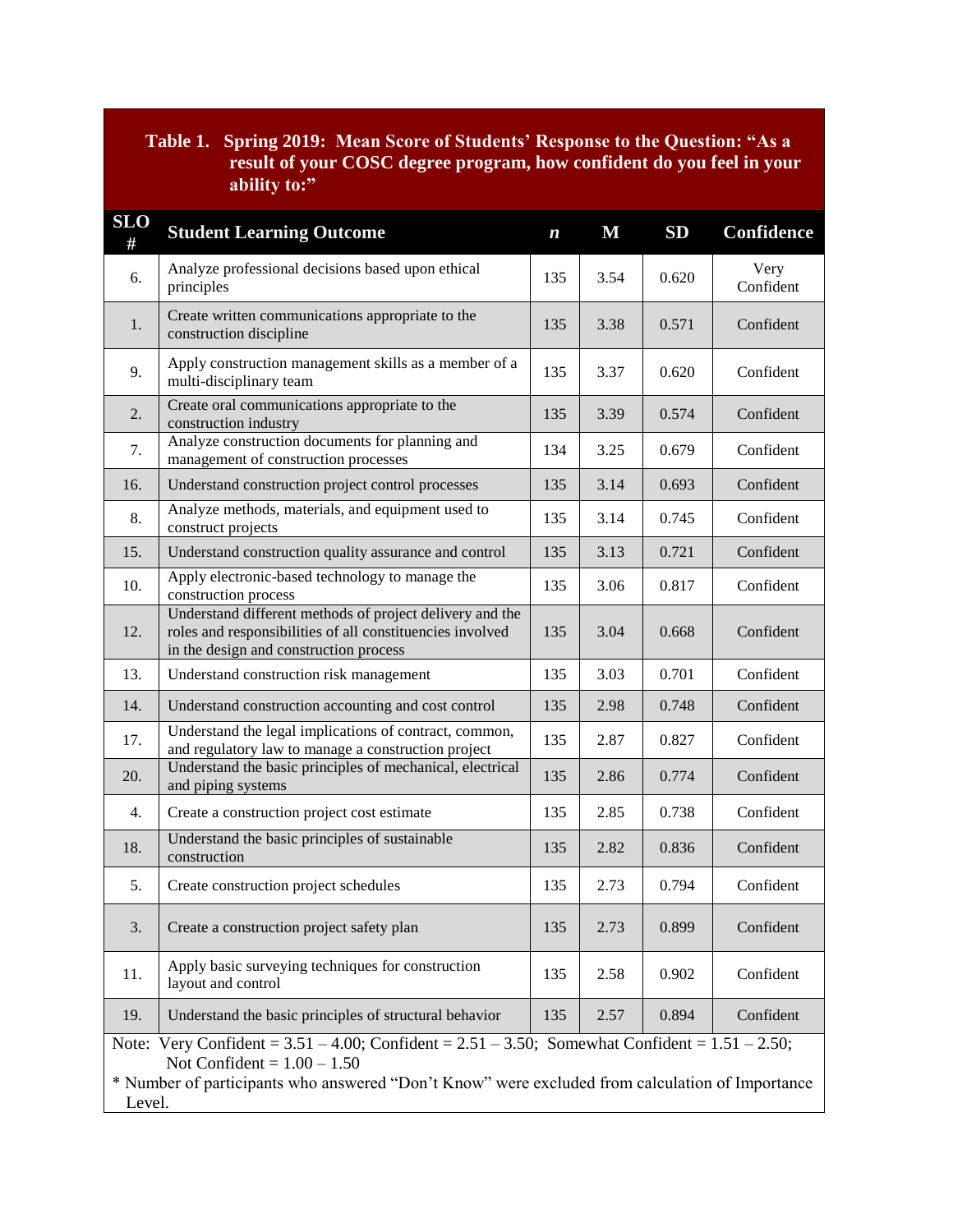## **Table 2. Spring 2019: Mean Score of Students' Response to the Question: "How important do you believe each of the following will be in your future career?"**

| <b>SLO</b><br>#                                                                                                                          | <b>Student Learning Outcome</b>                                                                                                                                 | $\boldsymbol{n}$ | $\bf M$ | SD    | <b>Importance</b> |  |  |
|------------------------------------------------------------------------------------------------------------------------------------------|-----------------------------------------------------------------------------------------------------------------------------------------------------------------|------------------|---------|-------|-------------------|--|--|
| 2.                                                                                                                                       | Create oral communications appropriate to the construction<br>industry                                                                                          | 135              | 3.78    | 0.484 | Very Important    |  |  |
| 1.                                                                                                                                       | Create written communications appropriate to the<br>construction discipline                                                                                     | 135              | 3.73    | 0.524 | Very Important    |  |  |
| 7.                                                                                                                                       | Analyze construction documents for planning and<br>management of construction processes                                                                         | 135              | 3.70    | 0.534 | Very Important    |  |  |
| 13.                                                                                                                                      | Understand construction risk management                                                                                                                         | 135              | 3.67    | 0.546 | Very Important    |  |  |
| 5.                                                                                                                                       | Create construction project schedules                                                                                                                           | 135              | 3.66    | 0.613 | Very Important    |  |  |
| 16.                                                                                                                                      | Understand construction project control processes                                                                                                               | 135              | 3.65    | 0.551 | Very Important    |  |  |
| 6.                                                                                                                                       | Analyze professional decisions based upon ethical<br>principles                                                                                                 | 133              | 3.65    | 0.593 | Very Important    |  |  |
| 14.                                                                                                                                      | Understand construction accounting and cost control                                                                                                             | 135              | 3.64    | 0.594 | Very Important    |  |  |
| 15.                                                                                                                                      | Understand construction quality assurance and control                                                                                                           | 135              | 3.62    | 0.597 | Very Important    |  |  |
| 9.                                                                                                                                       | Apply construction management skills as a member of a<br>multi-disciplinary team                                                                                |                  | 3.61    | 0.598 | Very Important    |  |  |
| 8.                                                                                                                                       | Analyze methods, materials, and equipment used to<br>construct projects                                                                                         |                  | 3.54    | 0.655 | Very Important    |  |  |
| 10.                                                                                                                                      | Apply electronic-based technology to manage the<br>construction process                                                                                         |                  | 3.53    | 0.623 | Very Important    |  |  |
| 4.                                                                                                                                       | Create a construction project cost estimate                                                                                                                     |                  | 3.52    | 0.714 | Very Important    |  |  |
| 12.                                                                                                                                      | Understand different methods of project delivery and the<br>roles and responsibilities of all constituencies involved in<br>the design and construction process |                  | 3.50    | 0.668 | Important         |  |  |
| 17.                                                                                                                                      | Understand the legal implications of contract, common, and<br>regulatory law to manage a construction project                                                   |                  | 3.49    | 0.690 | Important         |  |  |
| 20.                                                                                                                                      | Understand the basic principles of mechanical, electrical<br>and piping systems                                                                                 |                  | 3.34    | 0.755 | Important         |  |  |
| 3.                                                                                                                                       | Create a construction project safety plan                                                                                                                       |                  | 3.27    | 0.823 | Important         |  |  |
| 18.                                                                                                                                      | Understand the basic principles of sustainable construction                                                                                                     |                  | 3.10    | 0.858 | Important         |  |  |
| 19.                                                                                                                                      | Understand the basic principles of structural behavior                                                                                                          |                  | 2.79    | 1.025 | Important         |  |  |
| 11.                                                                                                                                      | Apply basic surveying techniques for construction layout<br>and control                                                                                         |                  | 2.79    | 1.041 | Important         |  |  |
| Note: Very Important = $3.51 - 4.00$ ; Important = $2.51 - 3.50$ ; Somewhat Important = $1.51 - 2.50$ ; Not Important =<br>$1.00 - 1.50$ |                                                                                                                                                                 |                  |         |       |                   |  |  |
| * Number of participants who answered "Don't Know" were excluded from calculation of Importance Level.                                   |                                                                                                                                                                 |                  |         |       |                   |  |  |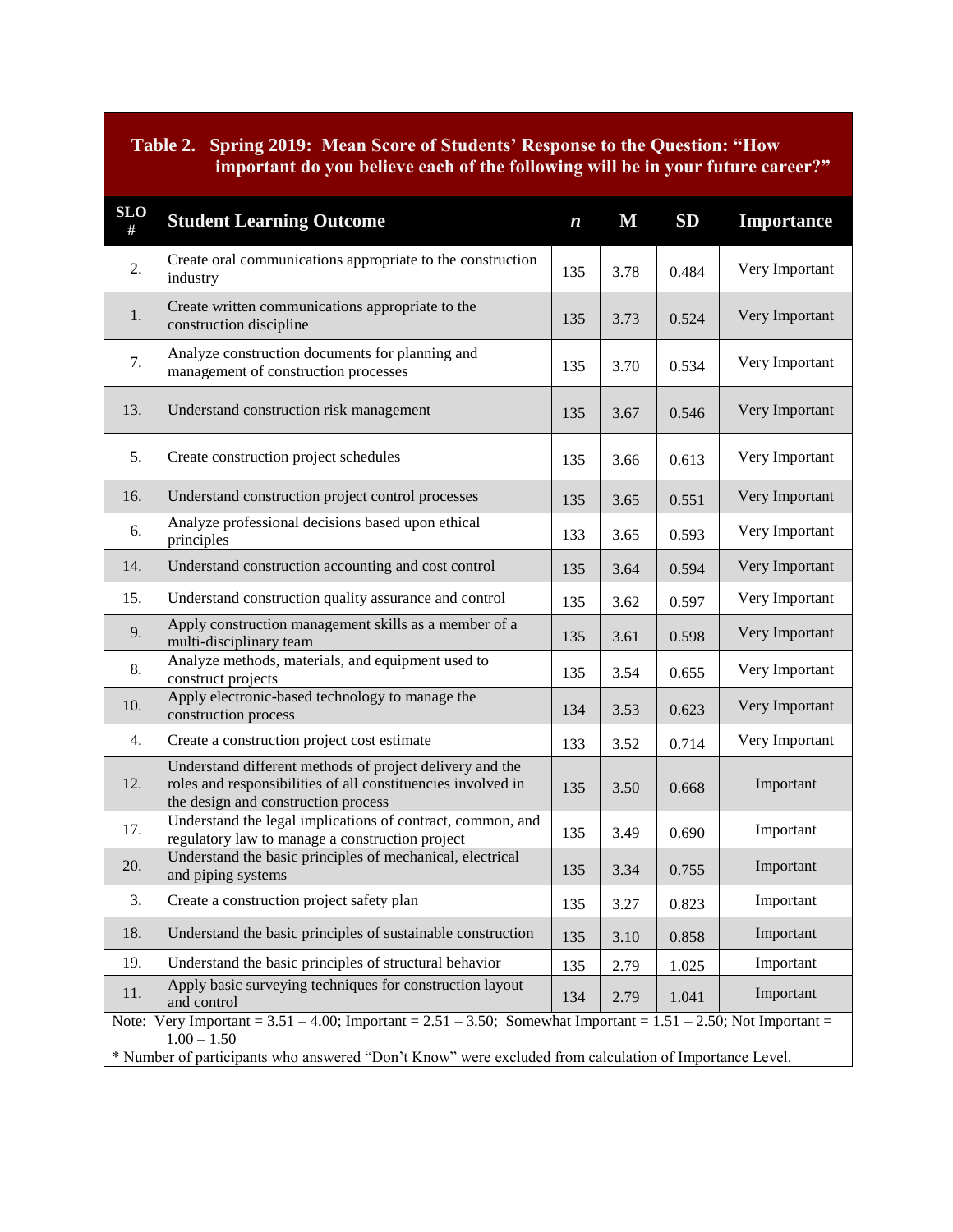#### **Table 3. Spring 2019: Student Responses to the Question: "As a result of your COSC degree program, how confident do you feel in your ability to:"**

| $n = 137$                                                                                      |                                                                                                                                                                       |       |                   |           |               |                       |               |                         |      |
|------------------------------------------------------------------------------------------------|-----------------------------------------------------------------------------------------------------------------------------------------------------------------------|-------|-------------------|-----------|---------------|-----------------------|---------------|-------------------------|------|
|                                                                                                |                                                                                                                                                                       |       | Very<br>Confident | Confident |               | Somewhat<br>Confident |               | <b>Not</b><br>Confident |      |
| <b>SLO</b><br>#                                                                                | <b>Student Learning</b><br><b>Outcomes</b>                                                                                                                            | $f^a$ | $\frac{0}{0}$     | $f^a$     | $\frac{0}{0}$ | $f^a$                 | $\frac{0}{0}$ | $f^a$                   | %    |
| 6.                                                                                             | Analyze professional decisions based<br>upon ethical principles                                                                                                       | 82    | 59.9              | 44        | 32.1          | 9                     | 6.6           | $-$                     | --   |
| 2.                                                                                             | Create oral communications<br>appropriate to the construction industry                                                                                                | 59    | 43.1              | 70        | 51.1          | 6                     | 4.4           | --                      | --   |
| 9.                                                                                             | Apply construction management skills<br>as a member of a multi-disciplinary<br>team                                                                                   | 59    | 43.1              | 68        | 49.6          | 7                     | 5.1           | $\mathbf{1}$            | 0.7  |
| 1.                                                                                             | Create written communications<br>appropriate to the construction<br>discipline                                                                                        | 57    | 41.6              | 72        | 52.6          | 6                     | 4.4           |                         |      |
| 7.                                                                                             | Analyze construction documents for<br>planning and management of<br>construction processes                                                                            | 52    | 38.0              | 64        | 46.7          | 18                    | 13.1          | --                      |      |
| 8.                                                                                             | Analyze methods, materials, and<br>equipment used to construct projects                                                                                               | 44    | 32.1              | 70        | 51.1          | 17                    | 12.4          | $\overline{4}$          | 2.9  |
| 10.                                                                                            | Apply electronic-based technology to<br>manage the construction process                                                                                               | 44    | 32.1              | 60        | 43.8          | 26                    | 19.0          | 5                       | 3.6  |
| 15.                                                                                            | Understand construction quality<br>assurance and control                                                                                                              | 43    | 31.4              | 69        | 50.4          | 21                    | 15.3          | $\overline{2}$          | 1.5  |
| 16.                                                                                            | Understand construction project<br>control processes                                                                                                                  | 41    | 29.9              | 74        | 54.0          | 18                    | 13.1          | $\overline{2}$          | 1.5  |
| 14.                                                                                            | Understand construction accounting<br>and cost control                                                                                                                | 33    | 24.1              | 69        | 50.4          | 30                    | 21.9          | 3                       | 2.2  |
| 12.                                                                                            | Understand different methods of<br>project delivery and the roles and<br>responsibilities of all constituencies<br>involved in the design and construction<br>process | 32    | 23.4              | 78        | 56.9          | 24                    | 17.5          | $\mathbf{1}$            | 0.7  |
| 13.                                                                                            | Understand construction risk<br>management                                                                                                                            | 32    | 23.4              | 78        | 56.9          | 22                    | 16.1          | 3                       | 2.2  |
| 17.                                                                                            | Understand the legal implications of<br>contract, common, and regulatory law<br>to manage a construction project                                                      | 32    | 23.4              | 59        | 43.1          | 38                    | 27.7          | 6                       | 4.4  |
| 20.                                                                                            | Understand the basic principles of<br>mechanical, electrical and piping<br>systems                                                                                    | 28    | 20.4              | 64        | 46.7          | 39                    | 28.5          | $\overline{4}$          | 2.9  |
| 18.                                                                                            | Understand the basic principles of<br>sustainable construction                                                                                                        | 27    | 19.7              | 67        | 48.9          | 31                    | 22.6          | 10                      | 7.3  |
| 3.                                                                                             | Create a construction project safety<br>plan                                                                                                                          | 27    | 19.7              | 59        | 43.1          | 35                    | 25.5          | 14                      | 10.2 |
| 4.                                                                                             | Create a construction project cost<br>estimate                                                                                                                        | 26    | 19.0              | 65        | 47.4          | 42                    | 30.7          | $\overline{2}$          | 1.5  |
| 11.                                                                                            | Apply basic surveying techniques for<br>construction layout and control                                                                                               | 23    | 16.8              | 47        | 34.3          | 50                    | 36.5          | 15                      | 10.9 |
| 5.                                                                                             | Create construction project schedules                                                                                                                                 | 21    | 15.3              | 65        | 47.4          | 41                    | 29.9          | 8                       | 5.8  |
| 19.                                                                                            | Understand the basic principles of<br>structural behavior                                                                                                             | 19    | 13.9              | 57        | 41.6          | 41                    | 29.9          | 18                      | 13.1 |
| Note: $\alpha$ <sup>a</sup> Frequencies may not total stated <i>n</i> because of missing data. |                                                                                                                                                                       |       |                   |           |               |                       |               |                         |      |